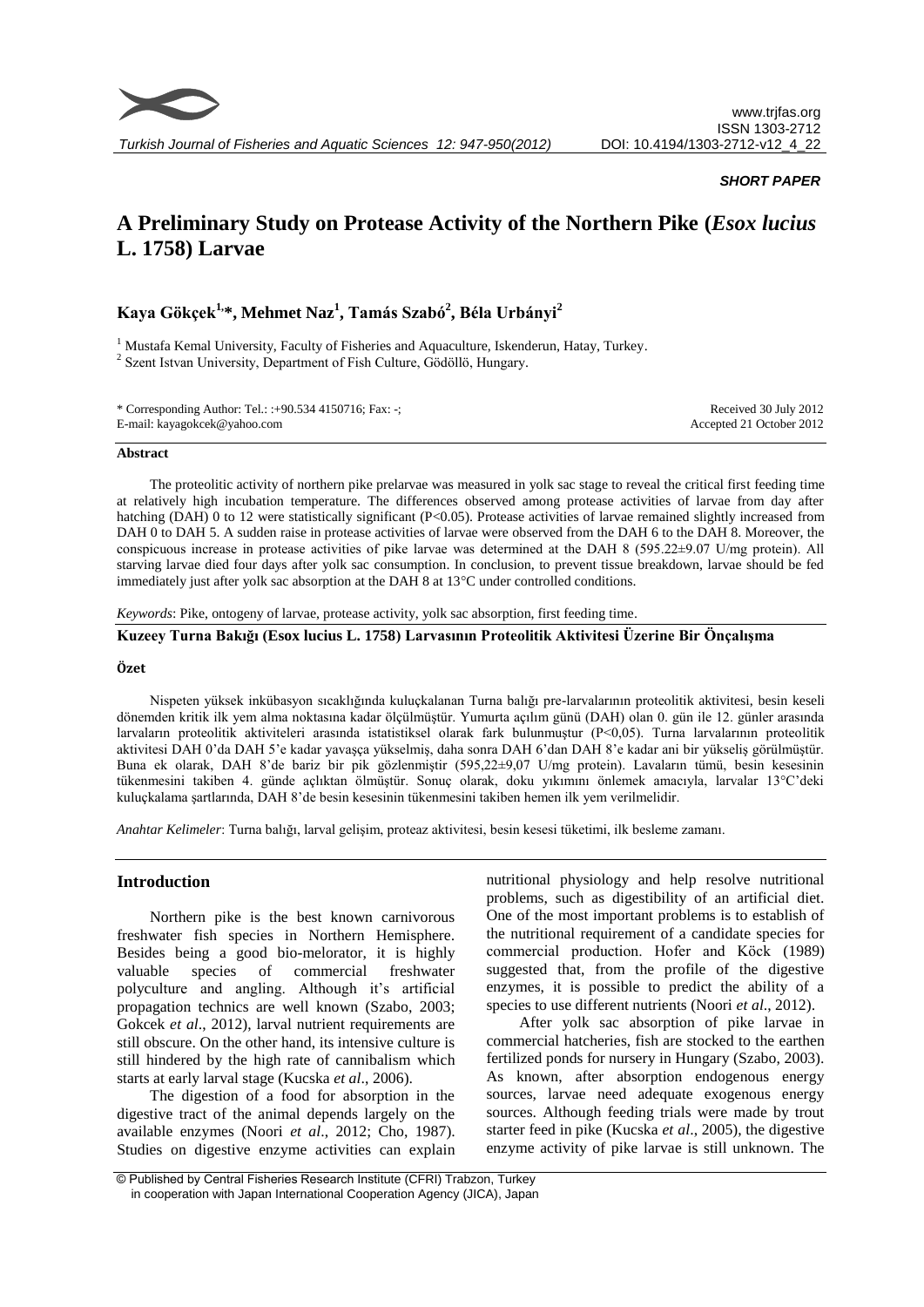aims of this study were to determine the relationships between yolk sac absorption and proteolitic activities of pike larvae and reveal the critical exogenous feeding time.

## **Material and Methods**

#### **Source of Larvae and Experimental Design**

Pike larvae were produced from broodstock in captivity in Dinnyés Fish Farm, Hungary. Routine procedure of artificial propagation was applied for fertilization (Szábo, 2003). After 9 days of incubation period in the farm, larvae were transferred with oxygen supply to the research unit of the Department of Fish Culture at Szent Istvan University, Gödöllö, Hungary. Newly hatched larvae (9-day-old) were stocked into 100 L aquarium with aeration and the water temperature was  $13\pm1\degree C$  during experiment. Larvae (approximately 100 individuals) were sampled daily into 3 ml eppendorf tubes without water and freezed in -80°C refrigerator from the day after hatching (DAH) till the day of death due to starvation (DAH 12). To make protease analyzes, samples were transferred from Hungary to Turkey in dry ice, and samples were put into -80°C refrigerator in 12 hours.

#### **Prelarval Measurements**

The total length of larvae and the digestive tract length were measured  $(n = 5)$  daily by Olympus SZX7 binocular microscope (Figure 1). The yolk sac volumes were calculated using formulae produced by Blaxter and Hempel (1966) and Cetta and Capuzzo (1982) as follows:

$$
Vys = 4/3\pi (L/2)(H/2)^2
$$
 (

 $Vys = Volume of yolk sac, L = Major axis, H = Minor$ axis

## **Extracts of Pike Larvae**

Pike larvae were randomly collected for 13 times, with day interval between sampling (from DAH 0 to DAH 12). Samples were rinsed in distilled water and stored at -80°C until protease analyses. Extracts of pike larvae were prepared by homogenization followed by centrifugation (16000 g, 30 min, 4ºC).

## **Determination of Protease Activities of Pike Larvae**

Total protease activities of pike larvae was measured as described by Walter (1984), using casein  $(10 \text{ mg ml}^{-1})$  in 50 mM Tris-HCl buffer at pH 8.5 as the substrate. The mixtures including extracts of larvae were incubated with the substrate and then the reaction was stopped by addition of 500 µl trichloroacetic acid  $(TCA)$  (120 g  $L^{-1}$ ). The absorbance was recorded at 280 nm. One unit of enzyme activity was defined as 1 µg of tyrosine released per minute. All measurements were carried out in triplicate. The soluble protein concentrations of pike larvae were determined according to Brasford (1976).

## **Statistical Methods**

Data were analyzed using SPSS statistical software (SPSS, 1993). Comparisons were made using a one-way ANOVA test. Then, Post-Hoc Duncan multiple-comparison test was used for significant differences at the P<0.05 level.

## **Results**

Protease activities of pike larvae are summarized in Table 1. The differences observed among protease activities of larvae from DAH 0 to DAH 12 were statistically significant (P<0.05). Protease activities of pike larvae remained slightly increased from DAH 0 to DAH 5. A sudden raise in protease activities of larvae were observed from the DAH 6 to the DAH 8. Moreover, the conspicuous increase in protease activities of pike larvae was determined on the DAH 8 (595.22±9.07 U/mg protein). Protease activities of larvae tended to decrease day by day after from the point of the end of the yolk sac absorption DAH 8.

The total length of larvae, yolk sac volume and the digestive tract length were given in Table 2. The



**Figure 1.** Northern pike prelarvae ( $L =$  Major axis,  $H =$  Minor axis,  $DTL =$  Digestive Tract Length)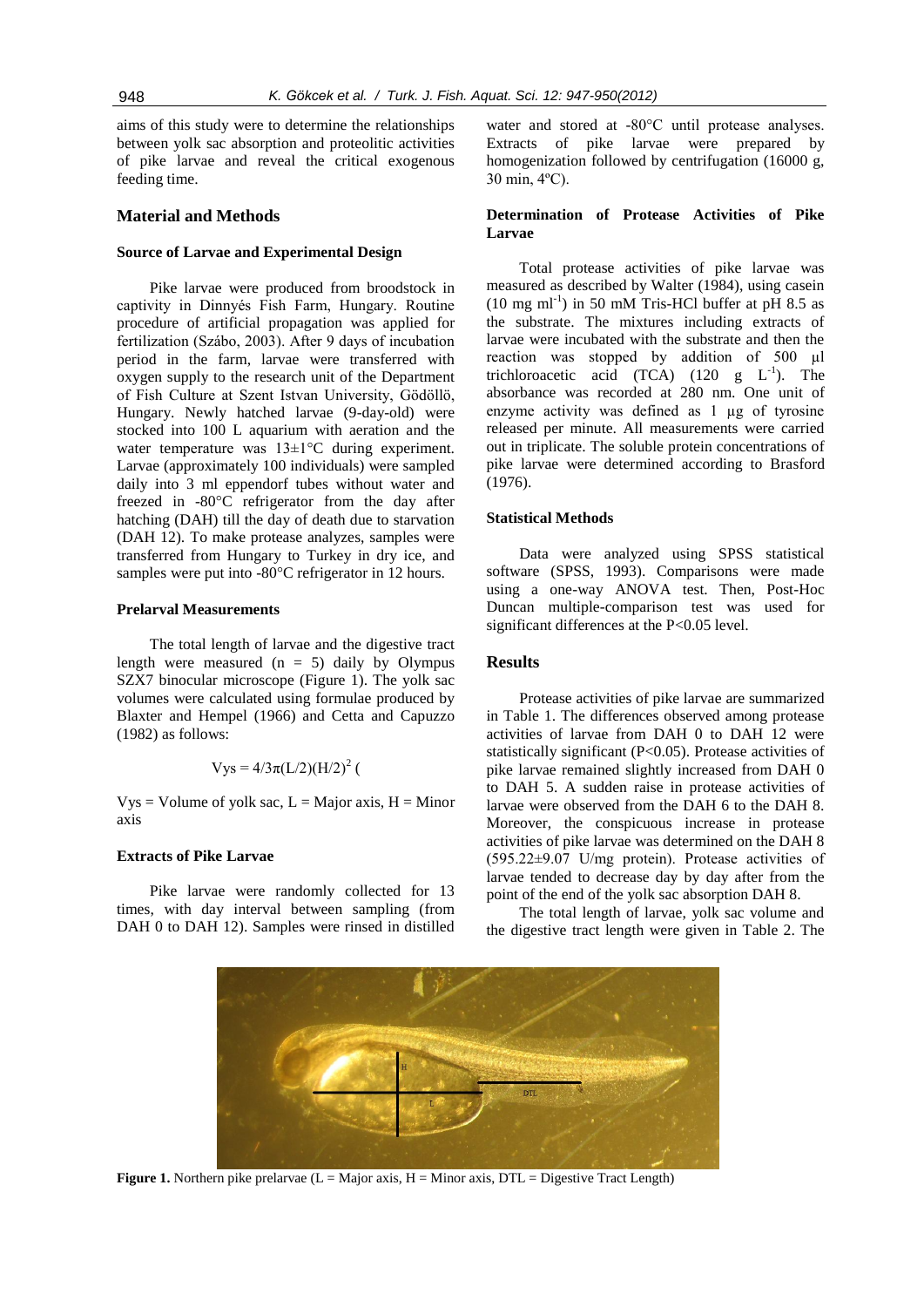**Table 1.** The changes observed in protease activities from hatching to the day of death due to starvation (mean± standard error (SE))

| <b>DAH</b> | Protease Activities (U/mg protein) | DAH | Protease Activities (U/mg protein) |
|------------|------------------------------------|-----|------------------------------------|
|            | $5.67 \pm 0.29$ <sup>ab</sup>      |     | 93.4 $\pm$ 0.34 <sup>d</sup>       |
|            | $3.21 \pm 0.09^a$                  |     | $595.22 \pm 9.07$ <sup>g</sup>     |
|            | $3.23 \pm 0.06^a$                  |     | $490.43 \pm 8.29$ <sup>t</sup>     |
|            | $6.5 \pm 0.1^{ab}$                 | 10  | $115.53 \pm 0.61^e$                |
|            | $8.23 \pm 0.08^{ab}$               | l l | $24.33 \pm 0.21$ °                 |
|            | $13.98 \pm 0.12$ <sup>abc</sup>    | 12  | $16.38 \pm 0.53$ <sup>bc</sup>     |
|            | $20.49 \pm 0.24$ °                 |     |                                    |

In all lines, means with different superscripts are significantly different from each other  $(P<0.05)$ 

**Table 2.** The larvae length, yolk sac volume and digestive tract length of pike larvae

| <b>DAH</b>     | Larvae Length $(mm\pm SD)$ | Volume of Yolk sac $(mm^3 \pm SD)$ | Length of Digestive Tract $(mm\pm SD)$ |
|----------------|----------------------------|------------------------------------|----------------------------------------|
| $\overline{0}$ | $3.92 \pm 0.15$            | $1.84 \pm 0.71$                    | $0.96 \pm 0.05$                        |
|                | $4.22 \pm 0.19$            | $1.26 \pm 0.19$                    | $1.01 \pm 0.10$                        |
|                | $4.84\pm0.10$              | $1.00 \pm 0.21$                    | $1.13 \pm 0.10$                        |
| 3              | $5.08 \pm 0.13$            | $0.90 \pm 0.19$                    | $1.23 \pm 0.06$                        |
| 4              | $5.22 \pm 0.24$            | $0.82 \pm 0.11$                    | $1.27 \pm 0.09$                        |
|                | $5.75 \pm 0.18$            | $0.26 \pm 0.05$                    | $1.32 \pm 0.06$                        |
| 6              | $6.10\pm0.12$              | $0.16 \pm 0.13$                    | $1.36 \pm 0.06$                        |
|                | $6.23 \pm 0.25$            | $0.10 \pm 0.01$                    | $1.41 \pm 0.05$                        |
| 8              | $6.56 \pm 0.03$            | $0.05 \pm 0.06$                    | $1.56 \pm 0.24$                        |
| 9              | $6.64\pm0.16$              |                                    |                                        |
| 10             | $6.74 \pm 0.20$            |                                    |                                        |
| 11             | $7.03 \pm 0.69$            |                                    |                                        |
| 12             | $7.28 \pm 0.45$            |                                    |                                        |

total length was increased from 3.92 to 6.74 mm during sampling period. Digestive tract was 0.96 mm at the beginning of the hatching and 1.56 mm at the end of the yolk sac absorption. Yolk sac was totally consumed on the DAH 8.

## **Discussion**

Yolk sac absorption duration depends on abiotic factors such as light and temperature (Blaxter, 1991; Saka *et al.*, 2001; Suzer *et al.*, 2007). By sudden increase of temperature, yolk sac consumption velocity is also increased and this may cause inadequate development of digestive enzymes at the beginning of exogenous feeding, weakness of larvae, and results in death. On the other hand, pike is a coldwater reproducer species and ontogenic development of larvae should be slow under controlled conditions (Szabo, 2003). In this study, yolk sac was totally consumed on the DAH 8 at 13° C, even though the optimum temperature is around 10° C for pike. Although mouth opening was observed in DAH 3, yolk sac reserves was adequate for larval development to the DAH 8.

Digestive enzyme activity can be used as an indicator of larval food acceptance and to some extent can serve as an indicator for digestive capacity in relation to the type of feed offered (Suzer *et al*., 2007; Nolting *et al*., 1999; Zambonino Infante and Cahu, 2001). The present study results reveal that proteolitic activity was low during mouth opening period. Therefore, there is no need to feed larvae exogenously till the yolk sac absorption. Protease activity was increased slightly to DAH 6. By yolk sac absorption, a sharp increase of proteolitic activity was observed. After this point, the proteolitic activity of larvae tended to decrease till the death point due to starvation. Zambonino Infante and Cahu (2001) indicated that the decline observed in specific activities of enzymes is not due to a diminution in enzyme synthesis but it is the result of an increase in tissue proteins.

In conclusion, the present study provides information about critical exogenous feeding time of pike larvae in the relatively high incubation temperature. Larvae should be fed immediately just after yolk sac absorption to prevent tissue breakdown. On the other hand, future research should focus on the effects of different temperatures on the development of proteolitic activities and the consumption duration of yolk sac reserves of pike larvae.

#### **References**

- Blaxter, J.H.S. 1991. The effect of temperature on larval fishes. Netherlands journal of Zoology, 42(2-3): 336- 357.
- Blaxter, J.H.S. and Hempel G. 1966. Utilization of yolk by herring larvae. J. Marine Bio. Assoc.of the Un.